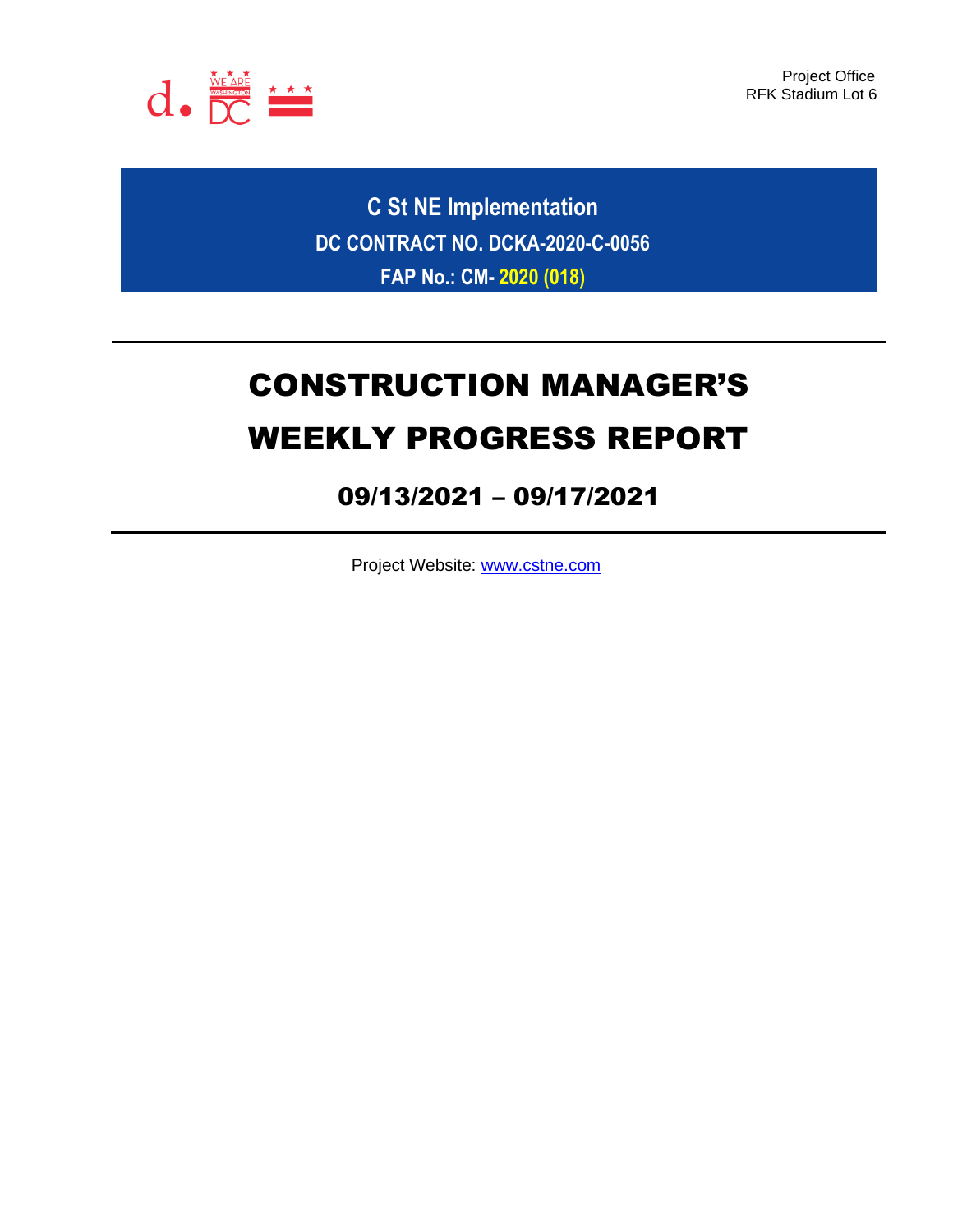

WEEK ENDING 09/17/2021

PAGE 2 of 5

## **1. EXECUTIVE SUMMARY**

#### **Project Description:**

Work under this contract consists of improving the existing streetscape and safety for pedestrians and cyclists. The project plans to mill and overlay the pavement surface, reconstruct sidewalks as needed, and install bulb-outs and bus pads, crosswalks, pavement marking and wheelchair ramps. Streetlights, traffic signals and drainage structures will be upgraded. Other design elements considered for the project are LID elements and intersection improvements. The project will upgrade the bike facilities from bike lanes to protected bike lanes, add more pedestrian crossings, and ensure the street complies with the Americans with Disabilities Act (ADA).

This project is 83% Federally Funded and 17% District-Funded. DDOT selected Anchor construction corporation. as the contractor and awarded the \$15,995,763.50 contract on February 17<sup>th</sup>, 2021. DDOT issued notice to proceed with contract work to Anchor construction corporation with work to begin on April  $26<sup>th</sup>$ , 2021 and a substantial completion date of September 28th, 2022

Jacobs is providing Construction Management and Inspection services. DDOT issued a task order to Jacobs on February 12<sup>th</sup>, 2021 that will expire on October 15<sup>th</sup>, 2022.

## **2. STATUS OF CONSTRUCTION / PROGRESS SUMMARY**

Work this week was performed during the day on date, September 13<sup>th</sup>, 2021 thru date September 17<sup>th</sup>, 2021. Work included the CM Agent Team organizing, chairing, and participating in meetings with DDOT, Anchor Construction, WGL, creating and revising meeting minutes, reviewing IDR's, reviewing design plans, reviewing specifications, reviewing RFI's, reviewing submittals, updating submittal and RFI logs, reviewing quantities, drafting correspondence on DDOT's behalf, and answering various DDOT and Contractor queries.

The Contractor performed the following construction activities this week.

#### *Monday 09/13/2021*

#### **CM**

• Verified & inspected Contractor work activities and tested concrete

#### **Contractor**

- $C$  St NE & 19<sup>th</sup>  $-$  S&J
	- o Place concrete for 15" RCP cradle between M6-10 and I7-3
- C St NE &  $17<sup>th</sup>$  Anchor
	- o Install tree protection (2)
- $\bullet$  C St NE & 21st  $-$  Anchor
	- o Test pit for PEPCO facility between M8-2 and I8-2

#### *Tuesday 09/14/2021*

#### **CM**

• Verified & inspected Contractor work activities

#### **Contractor**

- $C$  St NE & 19<sup>th</sup>  $-$  S&J
	- o Backfill 15" RCP with RC-6 between M6-10 and I7-3
- $\bullet$  C St NE & 21<sup>st</sup> Anchor
	- o Test pit for utilities between M8-1 and I8-1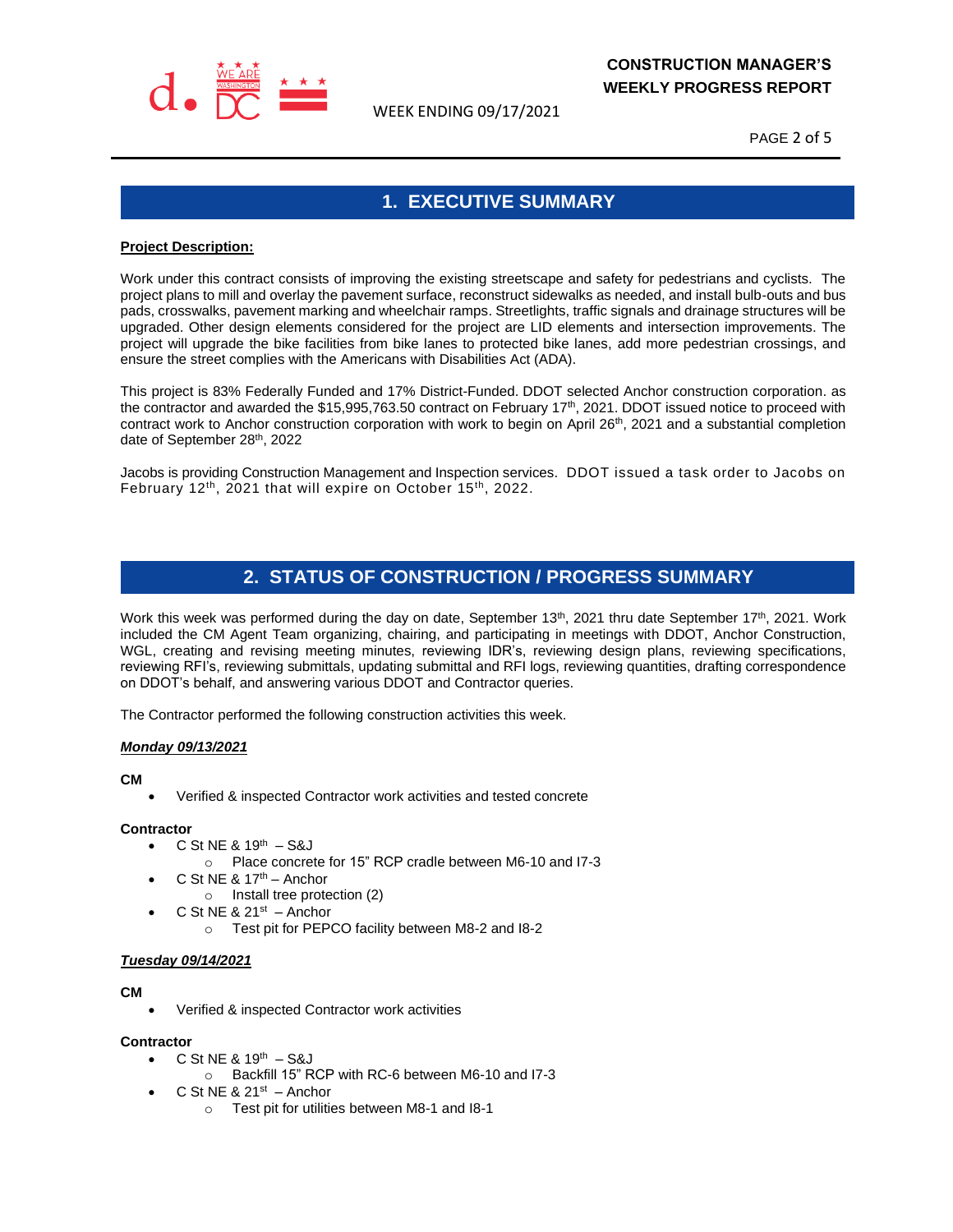

WEEK ENDING 09/17/2021

PAGE 3 of 5

#### *Wednesday 09/15/2021*

#### **CM**

• Verified & inspected Contractor work activities

#### **Contractor**

- $C$  St NE & 19<sup>th</sup>  $-$  S&J
- o Excavate for inlet I6-11
- $\bullet$  C St NE & 21<sup>st</sup> Anchor
	- o Excavate for 15" RCP between M8-1 and I8-1

#### *Thursday 09/16/2021*

#### **CM**

• Verified & inspected Contractor work activities

#### **Contractor**

- $C$  St NE & 19<sup>th</sup>  $-$  S&J
	- o Install inlet I6-11
- C St NE  $8.18<sup>th</sup>$  Anchor
	- o Install tree protection (2)
- $\bullet$  C St NE & 21st  $-$  Anchor
	- o Excavate for 15" RCP between M8-1 and I8-1

#### *Friday 09/17/2021*

#### **CM**

• Verified & inspected Contractor work activities

#### **Contractor**

- $\bullet$  C St NE & 21<sup>st</sup> Anchor
	- o Brick channel for M8-5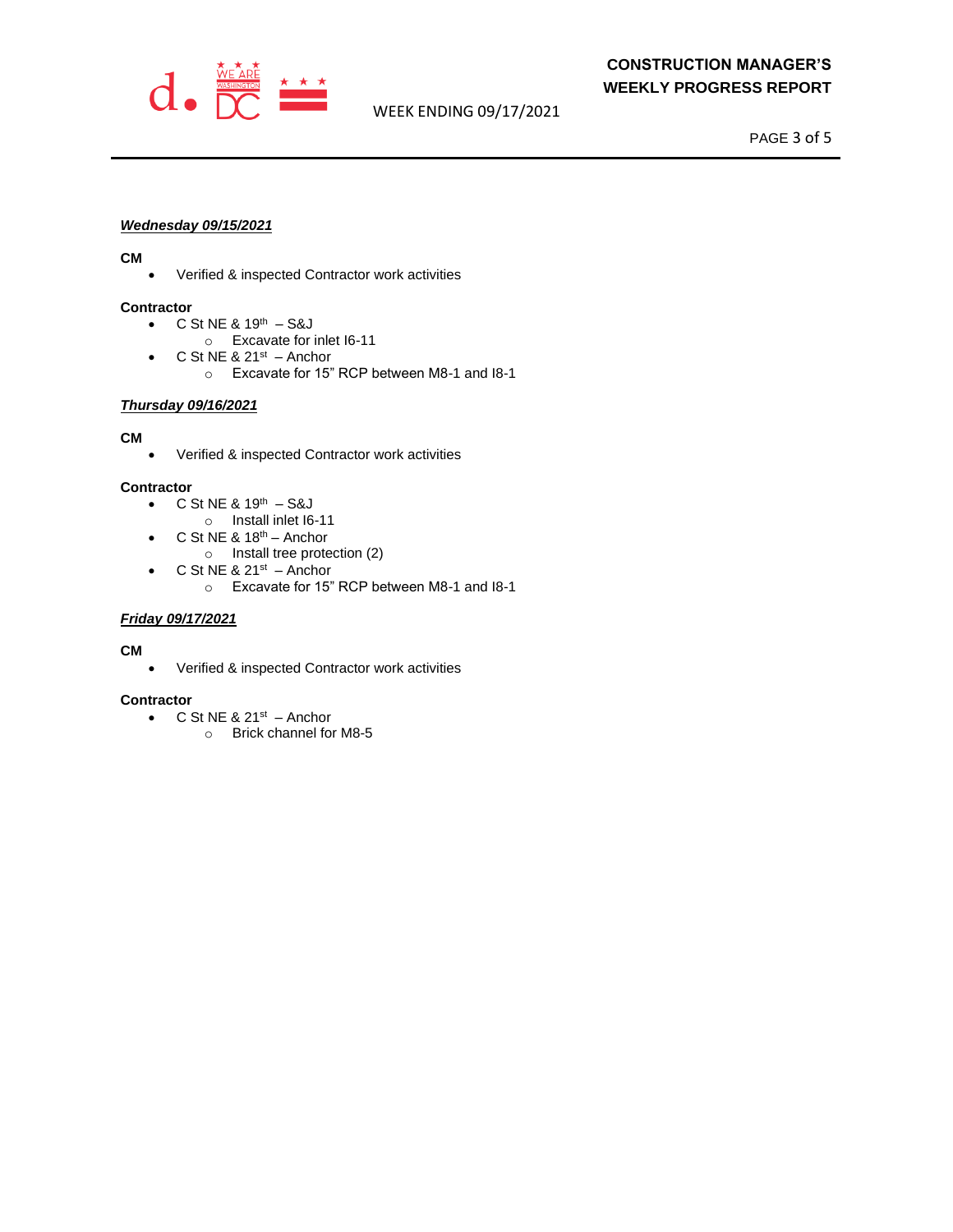

WEEK ENDING 09/17/2021

PAGE 4 of 5

## **3. PHOTOS OF WORK PERFORMED THIS PERIOD**